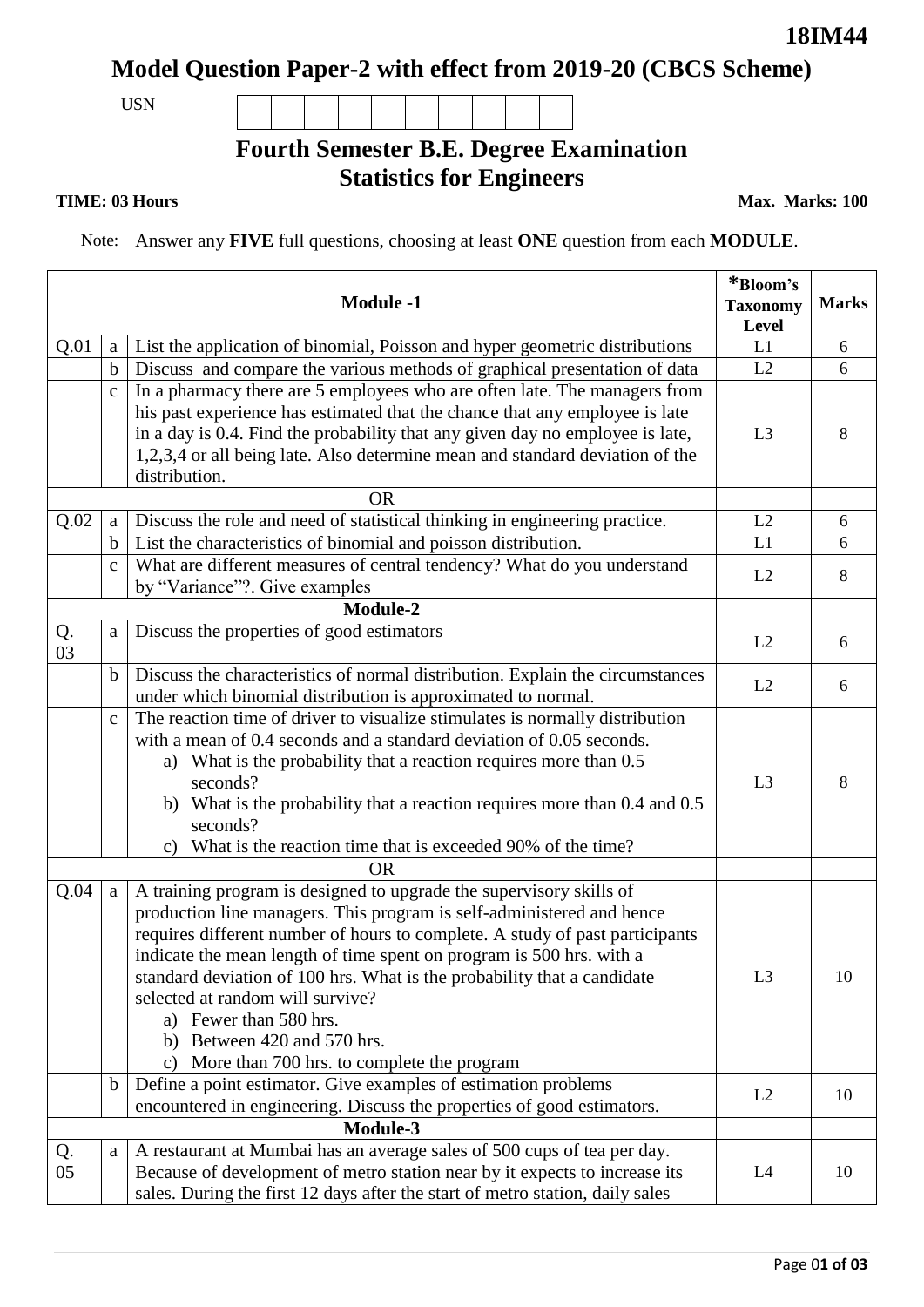### **18IM44**

|           |                                                                                                                                                                    | were as under: 550, 570, 490, 615, 505, 580, 570, 460, 600, 580, 530, 526                                                                                    |                                                                        |           |                                                 |    |      |      |    |                |    |    |    |
|-----------|--------------------------------------------------------------------------------------------------------------------------------------------------------------------|--------------------------------------------------------------------------------------------------------------------------------------------------------------|------------------------------------------------------------------------|-----------|-------------------------------------------------|----|------|------|----|----------------|----|----|----|
|           |                                                                                                                                                                    | on the basis of this sample information, can you conclude weather the                                                                                        |                                                                        |           |                                                 |    |      |      |    |                |    |    |    |
|           |                                                                                                                                                                    | restaurant sales have increased? Use 5% level of significance                                                                                                |                                                                        |           |                                                 |    |      |      |    |                |    |    |    |
|           | $\mathbf b$                                                                                                                                                        | A semiconductor manufacturer produces controllers used in automobile                                                                                         |                                                                        |           |                                                 |    |      |      |    |                |    |    |    |
|           |                                                                                                                                                                    | engine application. The customer requires that the process fallout or fraction                                                                               |                                                                        |           |                                                 |    |      |      |    |                |    |    |    |
|           |                                                                                                                                                                    | defective at a critical manufacturing step not exceed 0.05 and that the                                                                                      |                                                                        |           |                                                 |    |      |      |    |                |    |    |    |
|           |                                                                                                                                                                    |                                                                                                                                                              |                                                                        |           |                                                 |    |      |      |    |                |    |    |    |
|           |                                                                                                                                                                    | manufacturer demonstrates process capability at this level of quality using<br>$\alpha$ = 0.05. The semiconductor manufacturer takes a random sample of 2000 |                                                                        |           |                                                 |    |      |      |    | L3             | 10 |    |    |
|           |                                                                                                                                                                    | devices and finds that four of them are defective. Can the manufacturer                                                                                      |                                                                        |           |                                                 |    |      |      |    |                |    |    |    |
|           |                                                                                                                                                                    | demonstrate process capacity for the customer? (Solve using the hypothesis                                                                                   |                                                                        |           |                                                 |    |      |      |    |                |    |    |    |
|           |                                                                                                                                                                    | that produce on proportion).                                                                                                                                 |                                                                        |           |                                                 |    |      |      |    |                |    |    |    |
| <b>OR</b> |                                                                                                                                                                    |                                                                                                                                                              |                                                                        |           |                                                 |    |      |      |    |                |    |    |    |
| Q.        | Define X as the number of under filled bottles from a filling operation in a                                                                                       |                                                                                                                                                              |                                                                        |           |                                                 |    |      |      |    |                |    |    |    |
| 06        | a<br>carton of 24 bottles. Sixty cartons are inspected and the following                                                                                           |                                                                                                                                                              |                                                                        |           |                                                 |    |      |      |    |                |    |    |    |
|           |                                                                                                                                                                    | observation on X are recorded.                                                                                                                               |                                                                        |           |                                                 |    |      |      |    |                |    |    | 10 |
|           |                                                                                                                                                                    | Values<br>$\overline{0}$                                                                                                                                     | 1                                                                      | 2         | 3                                               |    |      |      |    |                |    |    |    |
|           |                                                                                                                                                                    | 39                                                                                                                                                           | 23                                                                     | 12        | $\mathbf{1}$                                    |    |      |      |    |                |    |    |    |
|           |                                                                                                                                                                    | Frequency                                                                                                                                                    |                                                                        |           |                                                 |    |      |      |    |                |    | L4 |    |
|           |                                                                                                                                                                    | Based on these 75 observations, Is a binomial distribution an<br>a)                                                                                          |                                                                        |           |                                                 |    |      |      |    |                |    |    |    |
|           |                                                                                                                                                                    |                                                                                                                                                              | appropriate model? Perform a goodness of fit procedure with $\alpha$ = |           |                                                 |    |      |      |    |                |    |    |    |
|           |                                                                                                                                                                    | 0.05                                                                                                                                                         |                                                                        |           |                                                 |    |      |      |    |                |    |    |    |
|           |                                                                                                                                                                    | b) Calculate the P value of the test.                                                                                                                        |                                                                        |           |                                                 |    |      |      |    |                |    |    |    |
|           |                                                                                                                                                                    | With examples, distinguish between:<br>$\mathbf b$<br>a) Null hypothesis and alternate hypothesis<br>b) Type I and Type II errors                            |                                                                        |           |                                                 |    |      |      |    |                |    |    |    |
|           |                                                                                                                                                                    |                                                                                                                                                              |                                                                        |           |                                                 |    |      |      |    | L2             | 10 |    |    |
|           |                                                                                                                                                                    |                                                                                                                                                              |                                                                        |           |                                                 |    |      |      |    |                |    |    |    |
|           |                                                                                                                                                                    | One tailed test and Two-tailed tests.<br>$\mathbf{c}$                                                                                                        |                                                                        |           |                                                 |    |      |      |    |                |    |    |    |
|           |                                                                                                                                                                    |                                                                                                                                                              |                                                                        | Module-4  |                                                 |    |      |      |    |                |    |    |    |
| Q.        | a                                                                                                                                                                  | Two variables X and Y are related as given below:                                                                                                            |                                                                        |           |                                                 |    |      |      |    |                |    |    |    |
| 07        |                                                                                                                                                                    | 63<br>Values                                                                                                                                                 | 63<br>67                                                               | 64<br>68  | 62                                              | 70 | 66   | 68   | 67 | 69             | 71 |    | 10 |
|           |                                                                                                                                                                    | of X                                                                                                                                                         |                                                                        |           |                                                 |    |      |      |    |                |    |    |    |
|           |                                                                                                                                                                    | Values<br>68                                                                                                                                                 | 66<br>68                                                               | 65<br>69  | 66                                              | 68 | 65   | 71   | 67 | 68             | 70 |    |    |
|           |                                                                                                                                                                    | of Y                                                                                                                                                         |                                                                        |           |                                                 |    |      |      |    |                |    | L4 |    |
|           |                                                                                                                                                                    | Find $\Sigma X$ , $\Sigma Y$ , $\Sigma X^2$ , $\Sigma Y^2$ and $\Sigma XY$                                                                                   |                                                                        |           |                                                 |    |      |      |    |                |    |    |    |
|           |                                                                                                                                                                    | a) Construct a scatter diagram                                                                                                                               |                                                                        |           |                                                 |    |      |      |    |                |    |    |    |
|           |                                                                                                                                                                    | b) Find the least square regression line of Y on X                                                                                                           |                                                                        |           |                                                 |    |      |      |    |                |    |    |    |
|           |                                                                                                                                                                    | $\mathbf{c}$                                                                                                                                                 |                                                                        |           | Find the least square regression line of X on Y |    |      |      |    |                |    |    |    |
|           | $\mathbf b$                                                                                                                                                        | Draw neat sketches i) positive linear correlation ii) negative linear                                                                                        |                                                                        |           |                                                 |    |      |      |    |                |    |    |    |
|           |                                                                                                                                                                    | correlation iii) no correlation a scatter diagram of two variables X and Y and                                                                               |                                                                        |           |                                                 |    |      |      |    |                |    | L2 | 10 |
|           |                                                                                                                                                                    | explain with suitable engineering examples.                                                                                                                  |                                                                        |           |                                                 |    |      |      |    |                |    |    |    |
|           |                                                                                                                                                                    |                                                                                                                                                              |                                                                        | <b>OR</b> |                                                 |    |      |      |    |                |    |    |    |
| Q.        | a                                                                                                                                                                  | Differentiate between correlation and regression with example.                                                                                               |                                                                        |           |                                                 |    |      |      |    |                |    | L2 | 8  |
| 08        |                                                                                                                                                                    |                                                                                                                                                              |                                                                        |           |                                                 |    |      |      |    |                |    |    |    |
|           | b                                                                                                                                                                  | R & D expenditure and the annual profit for an organization for 6 years is as                                                                                |                                                                        |           |                                                 |    |      |      |    |                |    |    |    |
|           | below:                                                                                                                                                             |                                                                                                                                                              |                                                                        |           |                                                 |    |      |      |    |                |    |    |    |
|           |                                                                                                                                                                    | Year                                                                                                                                                         | 2000                                                                   | 2001      | 2002                                            |    | 2003 | 2004 |    | 2005           |    |    |    |
|           |                                                                                                                                                                    | R & D                                                                                                                                                        | 5                                                                      | 11        | $\overline{4}$                                  | 5  |      | 3    |    | $\overline{2}$ |    |    |    |
|           |                                                                                                                                                                    | expenditure (                                                                                                                                                |                                                                        |           |                                                 |    |      |      |    |                |    |    |    |
|           |                                                                                                                                                                    | rupees lakhs)                                                                                                                                                |                                                                        |           |                                                 |    |      |      |    |                |    | L4 | 12 |
|           |                                                                                                                                                                    | Annual Profit (                                                                                                                                              | 31                                                                     | 40        | 30                                              | 34 |      | 25   |    | 20             |    |    |    |
|           |                                                                                                                                                                    | rupees lakhs)                                                                                                                                                |                                                                        |           |                                                 |    |      |      |    |                |    |    |    |
|           | a) Draw the scatter diagram.                                                                                                                                       |                                                                                                                                                              |                                                                        |           |                                                 |    |      |      |    |                |    |    |    |
|           | b) Obtain the estimating equation for predicting the annual profit from<br>R& D expenditure<br>c) For R& D expenditure of 8 lakhs, determine the estimated profit. |                                                                                                                                                              |                                                                        |           |                                                 |    |      |      |    |                |    |    |    |
|           |                                                                                                                                                                    |                                                                                                                                                              |                                                                        |           |                                                 |    |      |      |    |                |    |    |    |
|           |                                                                                                                                                                    |                                                                                                                                                              |                                                                        |           |                                                 |    |      |      |    |                |    |    |    |